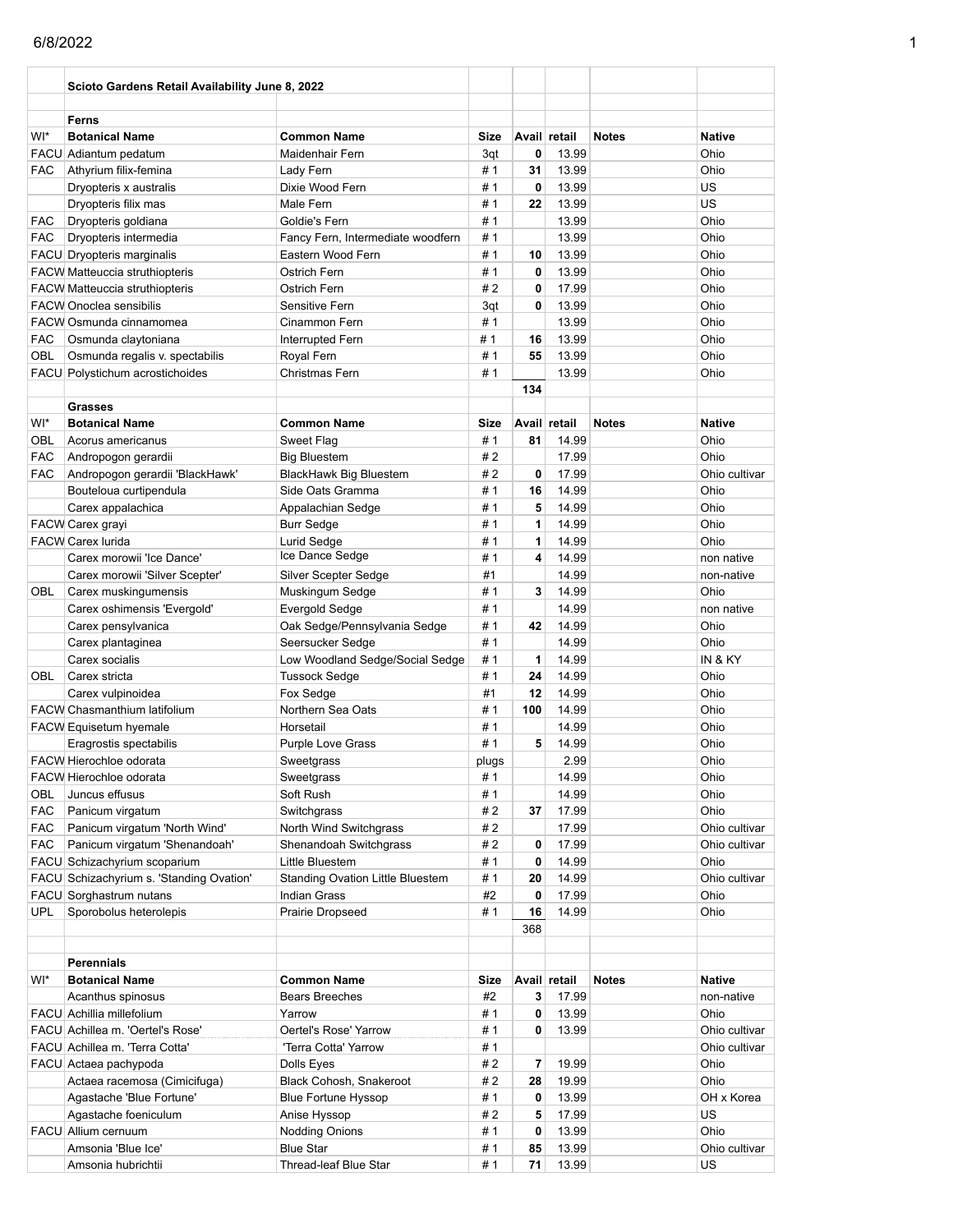|            | FACW Amsonia tabernaemontana              | <b>Blue Star</b>                    | # 1  | 14             | 13.99 |                     | Ohio          |
|------------|-------------------------------------------|-------------------------------------|------|----------------|-------|---------------------|---------------|
|            | FACU Anaphalis margaritacea               | <b>Pearly Everlasting</b>           | #1   | 3              | 13.99 |                     | Ohio          |
|            | <b>FACW Anemone canadensis</b>            | <b>Meadow Anemone</b>               | # 1  | 3              | 13.99 |                     | Ohio          |
|            | <b>FACU</b> Anemonella thalictroides      | Rue Anemone                         | 3qt  | 43             | 13.99 |                     | Ohio          |
|            | Antennaria plantaginifolia                | <b>Plantain-leaved Pussytoes</b>    | 3qt  | 0              | 13.99 |                     | Ohio          |
|            | FACU Aquilegia canadensis                 | <b>Wild Columbine</b>               | # 1  |                | 13.99 |                     | Ohio          |
|            | FACW Argentina anserina (Heritage Garden) | Silverweed, Silver cinquefoil       | #2   | 16             | 15.99 |                     | Ohio          |
|            | FACW Arisaema triphyllum                  | Jack in the Pulpit                  | 3qt  | 60             | 15.99 |                     | Ohio          |
|            | <b>FACU</b> Aruncus dioicus               | Goat's Beard                        | #1   | 50             | 15.99 |                     | Ohio          |
|            | FACU Asarum canadensis                    | Wild Ginger                         | # 1  | 1              | 19.99 |                     | Ohio          |
| <b>UPL</b> | Asclepias exaltata                        | Poke Milkweed                       | #1   | 0              | 15.99 |                     | Ohio          |
| OBL        | Asclepias incarnata                       | Pink Swamp Milkweed                 | #1   |                | 15.99 |                     | Ohio          |
| OBL        | Asclepias incarnata                       | Pink Swamp Milkweed                 | #2   | 3              | 18.99 |                     | Ohio          |
|            | FACU Asclepias speciosa                   | Showy Milkweed                      | # 1  |                | 15.99 |                     | US            |
|            |                                           |                                     |      | 4              | 9.99  |                     | US            |
|            | FACU Asclepias speciosa                   | Showy Milkweed                      | QT   |                |       |                     |               |
|            | FACU Asclepias sullivantii                | Sullivant's Milkweed                | #1   | 28             | 15.99 |                     | Ohio          |
|            | FACU Asclepias syriaca                    | Common Milkweed                     | QT   | $\overline{2}$ | 9.99  |                     | Ohio          |
|            | FACU Asclepias syriaca                    | Common Milkweed                     | # 1  | 10             | 15.99 |                     | Ohio          |
| <b>UPL</b> | Asclepias tuberosa                        | <b>Butterfly Weed</b>               | # 1  |                | 15.99 |                     | Ohio          |
|            | FACU Asclepias verticillata               | Horsetail Milkweed                  | #1   | 25             | 15.99 |                     | Ohio          |
|            | FACU Asclepias viridis                    | Green Milkweed                      | # 1  | 5              | 15.99 |                     | Ohio          |
|            | Aster cordifolius                         | <b>Blue Wood Aster</b>              | plug |                | 2.99  |                     | Ohio          |
|            | Aster cordifolius                         | <b>Blue Wood Aster</b>              | # 1  | 82             | 13.99 |                     | Ohio          |
| UPL        | Aster ericoides 'Snow Flurry'             | Snow Flurry Heath Aster             | #1   | 0              | 13.99 |                     | Ohio cultivar |
|            | <b>FACU</b> Aster laevis                  | Smooth Aster                        | #1   | 5              | 13.99 |                     | Ohio          |
|            | FACU Aster laevis 'Blue Bird'             | <b>Blue Bird Smooth Aster</b>       | # 1  | 6              | 13.99 |                     | Ohio cultivar |
|            | Aster lateriflorus                        | Calico Aster                        | #1   | 9              | 13.99 |                     |               |
|            | FACW Aster novae-angliae                  | New England Aster                   | #2   |                | 17.99 |                     | Ohio          |
|            | FACW Aster novae-angliae 'Purple Dome'    | Purple Dome New England Aster       | #1   | 3              | 13.99 |                     | Ohio cultivar |
|            | Aster oblongifolia                        | <b>Aromatic Aster</b>               | #2   | 0              | 17.99 |                     | Ohio          |
|            | Aster obl. 'October Skies'                | October Skies Aromatic Aster        | # 1  | 0              | 13.99 |                     | Ohio cultivar |
|            | Aster obl. 'Raydon's Favorite'            | Raydon's Favorite Aromatic Aster    | # 1  | 0              | 13.99 |                     | Ohio cultivar |
|            | FACW Aster (Doellingera) umbellatus       | Flat-topped Aster                   | #1   | 25             | 13.99 |                     | Ohio          |
|            | FACU Baptisia australis                   | Blue False Indigo                   | #1   | 8              | 13.99 |                     | Ohio          |
|            | Baptisia sphaerocarpa                     | Yellow False Indigo                 | #1   |                | 13.99 |                     | US            |
|            | Cacalia atriplicifolia                    | Pale Indian Plantain                | #2   | 21             | 17.99 |                     | Ohio          |
|            | Calamintha nepeta 'White Cloud'           | <b>White Calamint</b>               | #1   | 27             | 13.99 |                     | non native    |
|            | Callirhoe involucrata                     | Wine Cups                           | #1   | 0              | 13.99 |                     | US            |
| OBL        | Caltha palustrus                          | Marsh Marigold                      | # 1  | 0              | 13.99 |                     | Ohio          |
|            | <b>FACW Camassia scilloides</b>           | Wild Hyacinth                       | #1   | 0              |       | 13.99 Dormant       | Ohio          |
|            | Campanula americana                       | <b>Tall Bellflower</b>              | # 1  | 1              | 13.99 |                     |               |
|            | FACU Campanula rotundifolia               | Harebell                            | # 1  |                | 13.99 |                     |               |
|            | Caulophyllum thalictroides                | <b>Blue Cohosh</b>                  | #2   | 8              | 19.99 |                     | Ohio          |
|            |                                           | Turtlehead                          |      |                |       |                     | Ohio          |
| OBL        | Chelone glabra                            |                                     | #1   | 18             | 13.99 |                     |               |
|            | FACW Chelone Iyonii 'Hot Lips'            | Hot Lips Pink Turtlehead            | # 1  | 0              | 13.99 |                     | US cultivar   |
|            | Claytonia virginica                       | Spring Beauty                       | # 1  | 14             |       | 13.99 Going Dormant | Ohio          |
|            | Conoclinium (Eupatorium) coelestinum      | Hardy Ageratum, Mist flower         | #2   | 13             | 17.99 |                     | Ohio          |
| <b>UPL</b> | Coreopsis lanceolata                      | Lanceleaf Coreopsis                 | #2   | $\overline{2}$ | 17.99 |                     | Ohio          |
| <b>FAC</b> | Coreopsis tripteris                       | <b>Tall Coreopsis</b>               | #2   |                | 17.99 |                     | Ohio          |
| <b>FAC</b> | Coreopsis tripteris 'Gold Standard'       | <b>Gold Standard Tall Coreopsis</b> | # 2  | 7              | 17.99 |                     | Ohio cultivar |
|            | Coreopsis v. 'Zagreb'                     | <b>Threadleaf Coreopsis Zagreb</b>  | #1   | 51             | 13.99 |                     | Ohio cultivar |
|            | Crocosmia 'Lucifer'                       | Lucifer Crocosmia                   | # 1  | 80             | 13.99 |                     | non native    |
|            | Dalea purpureum                           | Purple Prairie Clover               | # 1  | 11             | 15.99 |                     | Ohio          |
|            | Delphinium exaltatum                      | <b>Blue Wood Delphinium</b>         | #1   | 15             | 13.99 |                     | Ohio          |
|            | Delphinium tricorne                       | Dwarf Larkspur                      | 3qt  |                |       | 15.99 Dormant       | Ohio          |
|            | Dodecatheon meadia                        | Shooting Star                       | 3qt  | 22             | 13.99 |                     | Ohio          |
|            | Dicentra cucullaria                       | Dutchman's Breeches                 | 3qt  |                |       | 15.99 Dormant       | Ohio          |
|            | Dicentra exima                            | Wild Bleeding Heart                 | 3qt  | 16             | 15.99 |                     |               |
|            | Echinacea pallida                         | Pale Purple Coneflower              | #1   | 37             | 13.99 |                     | US            |
|            | Echinacea purpurea                        | <b>Purple Coneflower</b>            | # 1  | 0              | 13.99 |                     | Ohio          |
|            | Echinacea p 'Rubinstern'                  | Purple Coneflower 'Ruby Star'       | #1   | 0              | 13.99 |                     | Ohio cultivar |
|            | Echinacea p. 'White Swan'                 | <b>White Coneflower</b>             | # 1  | 0              | 13.99 |                     | Ohio cultivar |
|            | Erigeron pulchellus 'Lynnhaven Carpet'    | Robin's plantain                    | #1   | 0              | 13.99 |                     | Ohio cultivar |
|            | Eryngium yuccifolium                      | Rattlesnake Master                  | #1   | 15             | 13.99 |                     | Ohio          |
|            | Erythronium americanum                    | Yellow Trout Liliy                  | 3qt  | 0              |       | 15.99 Dormant       | Ohio          |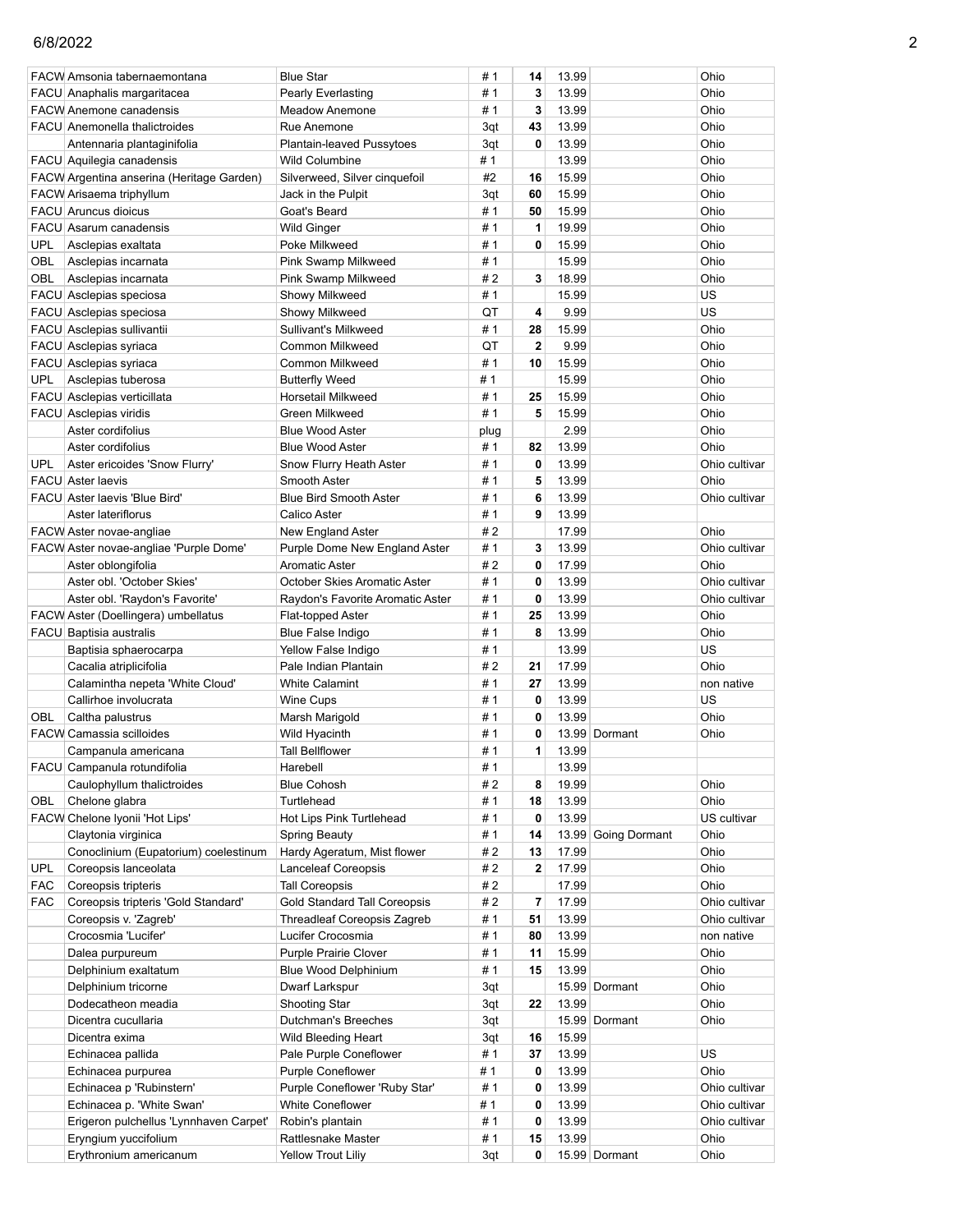|            | <b>FACW Eupatorium maculatum</b>                               | Joe Pye Weed                                 | # 2        | 0      | 17.99          | Ohio          |
|------------|----------------------------------------------------------------|----------------------------------------------|------------|--------|----------------|---------------|
|            | Eupatorium 'Phantom'                                           | Dwarf Joe Pye Weed                           | #2         | 0      | 17.99          | Ohio cultivar |
|            | FACW Eupatorium perfoliatum                                    | Boneset                                      | plugs      |        | 2.99           | Ohio          |
|            | FACW Eupatorium perfoliatum                                    | <b>Boneset</b>                               | # 2        | 13     | 17.99          | Ohio          |
| OBL        | Filipendula rubra                                              | Queen of the Prairie                         | #2         | 0      | 17.99          | Ohio          |
| <b>UPL</b> | Fragaria vesca                                                 | Woodland Strawberry                          | #1         |        | 13.99          | Ohio          |
| <b>UPL</b> | Fragaria virginiana                                            | Wild Strawberry                              | #1         | 12     | 13.99          | Ohio          |
|            | <b>FACW Gentiana andrewsii</b>                                 | <b>Bottle Gentian</b>                        | #1         |        | 15.99          | Ohio          |
|            | FACU Geranium maculatum                                        | Wild Cransbill                               | #1         | 61     | 13.99          | Ohio          |
|            | Geranium x 'Rozanne' PP #12,175                                | Rozanne Hardy Geranium                       | #1         | 11     | 15.99          | non native    |
|            | FACU Geum triflorum                                            | Prairie Smoke                                | #1         |        | 15.99          | US            |
|            | Gillenia (Porteranthus) trifoliata                             | Bowmans Root                                 | #1         | 5      | 15.99          | Ohio          |
|            | FACW Helenium autumnale Mariachi 'Fuego'                       | Fuego Helen's Flower                         | #1         | 44     | 13.99          | Ohio cultivar |
|            | FACW Helenium autumnale Mariachi'Salsa'                        | Salsa Helen's Flower                         | # 1        | 9      | 13.99          | Ohio cultivar |
|            | Helenium flexuosum                                             | Purple Headed Sneeze Weed                    | # 1        | 21     | 13.99          | Ohio          |
| <b>UPL</b> | Helianthus divaricatus                                         | Woodland Sunflower                           | #2         | 0      | 17.99          | Ohio          |
| <b>UPL</b> | Helianthus mollis                                              | Downy Sunflower                              | # 2        |        | 17.99          | Ohio          |
|            | FACU Helianthus tuberosus                                      | Jerusalem Artichokes, Sunchokes              | # 2        | 29     | 17.99          | Ohio          |
| UPL        | Heliopsis helianthoides                                        | <b>False Sunflower</b>                       | # 2        | 25     | 17.99          | Ohio          |
| <b>UPL</b> | Heliopsis helianthoides var scabra                             | 'Burning Hearts' False Sunflower             | #2         | 9      | 17.99          | Ohio cultivar |
|            | Helleborus x 'Brandywine                                       | Lenten Rose                                  | #1         | 0      | 17.99          | non native    |
|            | Helleborus foetidus                                            | Bear's Foot Hellebore                        | #1         | 0      | 17.99          | non native    |
|            | Hepatica acutiloba                                             | Sharp-lobed Liverleaf                        | 3qt        | 32     | 15.99          | Ohio          |
|            | Heuchera americana                                             | American Alumroot                            | # 1        | 0      | 13.99          | Ohio          |
|            | Heuchera americana 'Dale's Strain'                             | Dale's American Alumroot                     | #1         | 5      | 13.99          | Ohio cultivar |
|            | Heuchera longiflora                                            | Longflower Alumroot                          | # 1        |        | 13.99          | Ohio          |
|            | Heuchera v. 'Autumn Bride'                                     | Autumn Bride Alumroot                        | # 1        | 17     | 13.99          | Ohio cultivar |
| OBL        | Hibiscus moscheutos                                            | <b>Common Rose Mallow</b>                    | # 2        | 74     | 17.99          | Ohio          |
| OBL        | Hibiscus moscheutos 'Disco Belle Red'                          | Common Rose Mallow                           | #1         | 18     | 13.99          | Ohio cultivar |
|            | Hibiscus x 'Midnight Marvel'                                   | Hardy Hibiscus Midnight Marvel               | #3         | 20     | 24.99          | Ohio cultivar |
|            | Iris cristata                                                  | Dwarf Crested Iris                           | 3qt        | 50     | 13.99          | Ohio          |
| OBL        | Iris versicolor                                                | <b>Blue Flag Iris</b>                        | #1         | 48     | 13.99          | Ohio          |
|            | Jeffersonia diphylla                                           | Twinleaf                                     | 3qt       | 10     | 15.99          | Ohio          |
|            | Lavendula 'Phenomenal'                                         | Phenomenal Lavender                          | qt         |        | 9.99           |               |
|            | FACU Liatris ligulistylis                                      | Meadow Blazing Star                          | #1         |        | 13.99          | US            |
|            |                                                                | Dwarf Blazing Star                           | # 1        | 11     | 13.99          | US            |
| <b>FAC</b> | Liatris microencephala                                         |                                              | # 1        | 180    | 13.99          | Ohio          |
| OBL        | Liatris spicata<br>Lobelia cardinalis                          | Dense Blazing Star<br><b>Cardinal Flower</b> | #1         | 7      | 13.99          | Ohio          |
| OBL        |                                                                |                                              | #1         | 30     | 13.99          |               |
|            | Lobelia siphilitica                                            | Great Blue Lobelia                           |            |        |                | Ohio          |
| <b>FAC</b> | Lysimachia lanceolata var purpurea<br>FACW Mertensia virginica | Purple Lance-leaved Loostrife                | #1<br>#1   | 0      | 13.99<br>15.99 |               |
|            |                                                                | Virginia Bluebells<br>Eastern Bee Balm       |            | 6      |                | Ohio          |
|            | Monarda bradburiana                                            |                                              | # 1        |        | 13.99          | US            |
| <b>FAC</b> | Monarda didyma<br>FACU Monarda fistulosa                       | Oswego Tea, Bee Balm                         | #1         | 0      | 13.99          | Ohio          |
|            |                                                                | Wild Bergamot                                | # 1        | 0<br>0 | 13.99          | Ohio          |
|            | FACU Monarda fistulosa 'Claire Grace'                          | Claire Grace Wild Bergamot                   | # 1<br># 1 | 10     | 13.99          | Ohio cultivar |
|            | Monarda 'Petite Delight' pp10784                               | Bee Balm 'Petite Delight'                    |            |        | 13.99          | Ohio cultivar |
|            | Monarda 'Raspberry Wine'                                       | Bee Balm 'Raspberry Wine'                    | #1<br>#3   | 0      | 13.99<br>39.99 |               |
|            | Musa basjoo                                                    | Hardy Banana                                 |            |        |                | non native    |
|            | FACU Oenothera fruticosa                                       | Narrow-leaf Evening Primrose                 | #1         |        | 13.99          | Ohio          |
|            | Pachysandra procumbens                                         | Allegheny Spurge                             | # 1        | 8      | 15.99          | US            |
|            | FACW Packera (Senecio) aureus                                  | Heart-leaved Groundsel, Golden Rad           | #1         | 1      | 13.99          | Ohio          |
|            | Panax quinquefolius                                            | American ginseng (OH seed grown)             | 3qt        |        | 15.99          |               |
|            | Parthenium integrifolium                                       | Wild Quinine                                 | #1         | 3      | 13.99          | Ohio          |
|            | FACU Penstemon calycosus                                       | Long Sepaled Beardtongue                     | # 1        | 0      | 13.99          | Ohio          |
| FAC        | Penstemon digitalis                                            | Foxglove Beardtongue                         | # 1        | 0      | 13.99          | Ohio          |
| FAC        | Penstemon digitalis 'Husker's Red'                             | Foxglove Beardtongue                         | # 1        | 20     | 13.99          | Ohio cultivar |
|            | Penstemon hirsutus                                             | Hairy Penstemon                              | # 1        | 0      | 13.99          | Ohio          |
|            | Phlox divaricata 'Blue Moon'                                   | Wild Blue Phlox                              | # 1        |        | 13.99          | Ohio          |
|            | FACW Phlox glaberrima 'Morris Berd'                            | Smooth Phlox 'Morris Berd'                   | # 1        | 11     | 13.99          | Ohio cultivar |
|            | FACU Phlox paniculata 'Blue Paradise'                          | Tall Garden Phlox 'Blue Paradise             | # 1        |        | 13.99          | Ohio cultivar |
|            | FACU Phlox paniculata 'Jeana'                                  | Phlox paniculata 'Jeana'                     | # 1        | 17     | 13.99          | Ohio cultivar |
|            | Phlox stolonifera 'Sherwood Purple'                            | Sherwood Purple Creeping Phlox               | # 1        | 6      | 13.99          | Ohio cultivar |
|            | FACW Physostegia virginiana                                    | <b>Obedient Plant</b>                        | # 1        | 1      | 13.99          | Ohio          |
|            | FACW Physostegia virginiana 'Miss Manners'                     | Miss Manners Obedient Plant                  | # 1        |        | 13.99          | Ohio cultivar |
|            | FACW Physostegia virginiana 'Pink Manners'                     | Pink Manners Obedient Plant                  | # 1        | 0      | 13.99          | Ohio cultivar |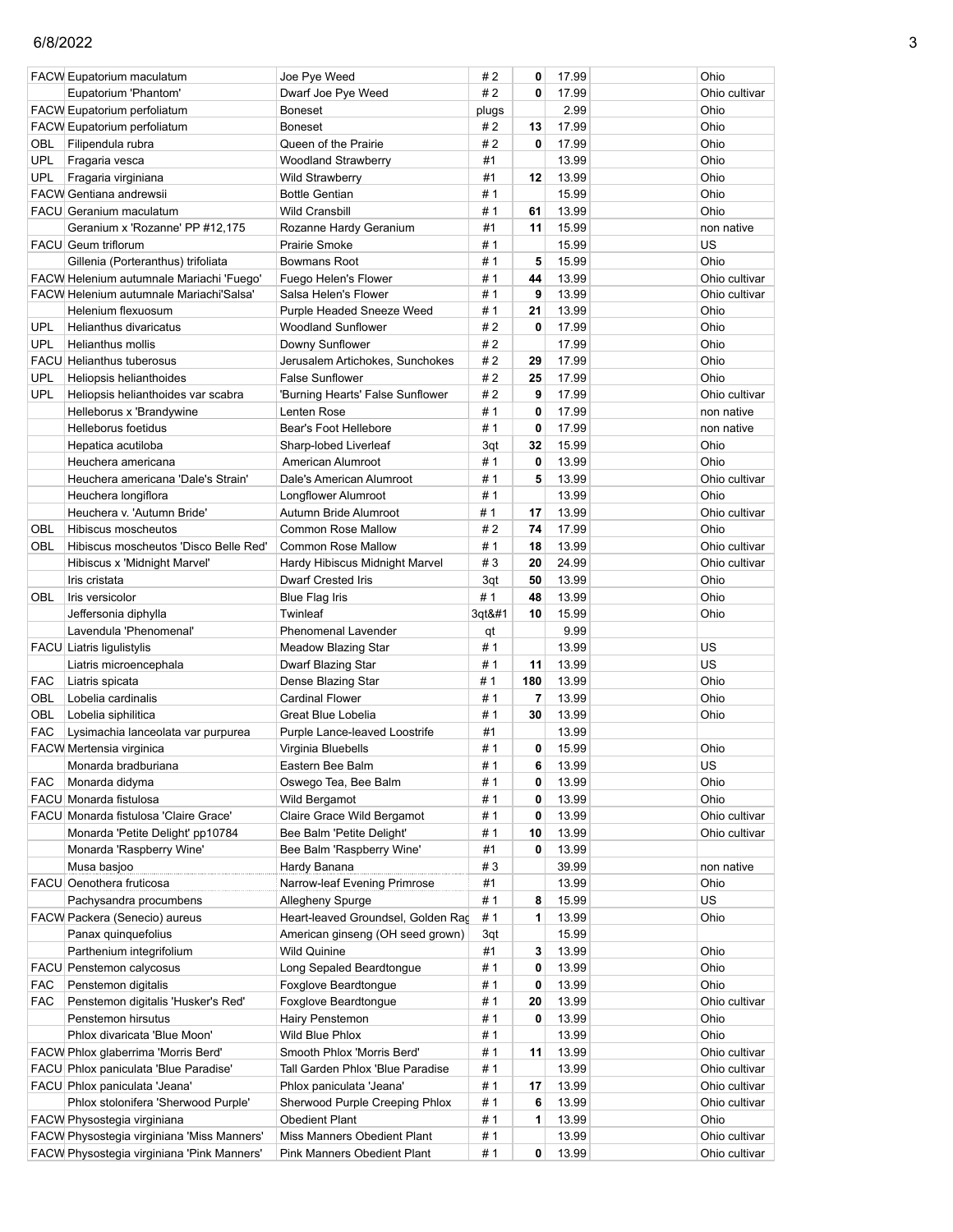|            | FACU Podophyllum peltatum              | <b>May Apples</b>                  | #1    | 10             | 15.99 |                                 | Ohio               |
|------------|----------------------------------------|------------------------------------|-------|----------------|-------|---------------------------------|--------------------|
| <b>FAC</b> | Polemonium reptans                     | Jacobs Ladder                      | #1    | 0              | 13.99 |                                 | Ohio               |
|            | FACU Polygonatum biflorum              | Solomon's Seal                     | #2    | 8              | 19.99 |                                 | Ohio               |
|            | Polygonatum 'Varigatum'                | Variegated Solomon's Seal          | #2    | 10             | 17.99 |                                 | Ohio               |
|            | Pycnanthemum incanum                   | <b>Hoary Mountain Mint</b>         | #1    | 3              | 13.99 |                                 | Ohio               |
|            |                                        | Short-toothed Mountain Mint        | # 1   | 0              |       |                                 | Ohio               |
| FAC        | Pycnanthemum muticum                   |                                    |       |                | 13.99 |                                 |                    |
| <b>FAC</b> | Pycnanthemum tenuifolium               | Narrow-leaf Mountain Mint          | # 1   | 0              | 13.99 |                                 | Ohio               |
|            | Ratibida pinnata                       | <b>Prairie Coneflower</b>          | #2    | 70             | 17.99 |                                 | Ohio               |
|            | FACU Rudbeckia fulgida var. fulgida    | Brown Eyed Susan                   | #1    | 14             | 13.99 |                                 | Ohio               |
|            | <b>FACW Rudbeckia laciniata</b>        | Green-headed Cone Flower           | #2    | 1              | 17.99 |                                 | Ohio               |
| <b>FAC</b> | Rudbeckia maxima                       | Dumbo's Ears                       | # 2   | 0              | 17.99 |                                 | US                 |
| <b>FAC</b> | Rudbeckia subtomentosa                 | <b>Sweet Coneflower</b>            | #2    | $\overline{2}$ | 17.99 |                                 | US                 |
| <b>FAC</b> | Rudbeckia subtomentosa 'Henry Eiler'   | Henry Eiler Sweet Coneflower       | #2    | $\mathbf 0$    | 17.99 |                                 | <b>US Cultivar</b> |
|            | Rudbeckia triloba                      | Brown Eyed Susan                   | #2    | $\mathbf 0$    | 17.99 |                                 | Ohio               |
|            | <b>FACU</b> Ruellia humilis            | Wild Petunia                       | #1    | 11             | 13.99 |                                 | Ohio               |
|            | Salvia Iyrata                          | Lyre-leafed Sage                   | plugs |                | 2.99  |                                 | Ohio               |
|            | Salvia lyrata                          | Lyre-leafed Sage                   | #1    | 4              | 13.99 |                                 | Ohio               |
| <b>UPL</b> | Sanguinaria canadensis                 | Bloodroot                          | 3qt   | 3              | 13.99 |                                 | Ohio               |
| OBL        | Sarracenia sp                          | <b>Pitcher Plant</b>               |       |                |       |                                 |                    |
|            | Scutellaria incana                     | Downy Skullcap                     | #1    | 19             | 13.99 |                                 | Ohio               |
|            | FACU Sedum ternatum                    | <b>Wild Stonecrop</b>              | plugs |                | 2.99  |                                 | Ohio               |
|            | FACU Sedum ternatum                    | <b>Wild Stonecrop</b>              | 3qt   |                | 13.99 |                                 | Ohio               |
| <b>FAC</b> | Senna hebacarpa                        | Wild Senna                         | #2    | 18             | 17.99 |                                 | Ohio               |
|            | Silene caroliniana                     | <b>Wild Pink</b>                   | # 1   |                | 13.99 |                                 | Ohio               |
|            | Silene regia                           | Royal Catchfly                     | #1    | 94             | 15.99 |                                 | Ohio               |
|            | Silene virginica                       | <b>Fire Pink</b>                   | #1    |                | 13.99 |                                 | Ohio               |
|            | Silphium laciniatum                    | <b>Compass Plant</b>               | #2    | 21             | 17.99 |                                 | Ohio               |
|            | FACW Silphium perfoliatum              | Cup Plant                          | #2    | 19             | 17.99 |                                 | Ohio               |
| FAC        | Silphium terebinthinaceum              | Prairie Dock                       | #2    | 34             | 17.99 |                                 | Ohio               |
| <b>FAC</b> | Sisyrinchium a. 'Lucerne'              | <b>Blue Eyed Grass</b>             | 3qt   | 39             | 13.99 |                                 | Ohio cultivar      |
|            | FACU Smilacina racemosa                | <b>False Solomons Seal</b>         | #1    | 7              | 15.99 |                                 | Ohio               |
|            | FACU Smilacina racemosa                | <b>False Solomons Seal</b>         | #2    | 4              | 19.99 |                                 | Ohio               |
|            | FACU Solidago caesia                   | <b>Bluestem Goldenrod</b>          | #1    | 0              | 13.99 |                                 | Ohio               |
|            | FACU Solidago flexicaulis              | Zigzag Goldenrod                   | # 1   |                | 13.99 |                                 | Ohio               |
| OBL        | Solidago (Oligoneuron) riddellii       | Riddell's Goldenrod                | #1    | 16             | 13.99 |                                 | Ohio               |
| <b>FAC</b> | Solidago rugosa 'Fireworks'            | Rough-stemmed Goldenrod            | #1    | 1              | 13.99 |                                 | Ohio cultivar      |
| <b>FAC</b> | Solidago rugosa 'Fireworks'            | Rough-stemmed Goldenrod            | #2    | 19             | 17.99 |                                 | Ohio cultivar      |
|            | Solidago shortii 'Solar Cascade'       | Short's Goldenrod                  | #1    |                | 13.99 |                                 | US cultivar        |
|            | FACU Solidago speciosa                 | Showy Goldenrod                    | # 1   |                | 13.99 |                                 | Ohio               |
|            | Solidago x 'Little Lemon' pp17297      | Dwarf Goldenrod                    | # 1   |                | 13.99 |                                 | unknown            |
|            |                                        | <b>Indian Pink</b>                 | #1    |                | 17.99 |                                 | US                 |
|            | Spigelia marilandica                   |                                    |       |                |       |                                 |                    |
|            | Spigelia marilandica 'Little Redhead'  | Indian Pink                        | # 1   |                | 17.99 |                                 | US cultivar        |
|            | <b>FACW Spiranthes odorata</b>         | <b>Fragrant Lady's Tresses</b>     | # 1   | 26             | 15.99 |                                 | Ohio               |
|            | Stylophorum diphyllum                  | Wood Poppy                         | # 1   | 45             | 13.99 |                                 | Ohio               |
|            | Symphytum officinale                   | Comfrey                            | #2    |                | 17.99 |                                 | Ohio               |
|            | <b>FACW Teucrium canadensis</b>        | <b>Wild Germander</b>              | #3    |                | 13.99 |                                 | Ohio               |
|            | FACW Thalictrum dasycarpum             | Meadow Rue                         | #2    | 0              | 17.99 |                                 | Ohio               |
| <b>FAC</b> | Tiarella cordifolia                    | Foam Flower                        | #1    | 0              | 13.99 |                                 | Ohio               |
| <b>FAC</b> | Tradescantia ohioensis                 | Ohio Spiderwort                    | #1    | 0              | 13.99 |                                 | Ohio               |
|            | FACU Trillium erectum                  | Purple Trillium                    | 3qt   | 0              | 15.99 |                                 | Ohio               |
|            | Trillium grandiflorum                  | Large White Trillium               | 3qt   | 142            |       | 15.99 Starting to go dorma Ohio |                    |
|            | Trillium luteum                        | <b>Yellow Trillium</b>             | 3qt   | 9              |       | 15.99 Dormant                   | Ohio               |
|            | FACU Trillium recurvatum               | Prairie Wake-Robin, Bloody Butcher | 3qt   | 40             |       | 15.99 Starting to go dorma Ohio |                    |
| <b>UPL</b> | Trillium sessile                       | Toad-shade, Wake-robin             | 3qt   | 12             |       | 15.99 Starting to go Dorma Ohio |                    |
| <b>FAC</b> | Triosteum aurantiacum                  | Horse-Gentian                      | #3    |                | 19.99 |                                 | Ohio               |
|            | Uvularia grandiflora                   | Merry Bells                        | # 1   | 18             | 15.99 |                                 | Ohio               |
|            | FACW Verbena hastata                   | <b>Blue Vervain</b>                | #1    |                | 13.99 |                                 | Ohio               |
|            | Vernonia lettermannii 'Iron Butterfly' | Narrow-leaf Iron Weed              | #2    |                | 17.99 |                                 | US cultivar        |
|            | FACW Vernonia noveboracensis           | New York Iron Weed                 | #2    | 6              | 17.99 |                                 | Ohio               |
| FAC        | Veronicastrum virginicum               | <b>Culvers Root</b>                | #2    | 0              | 17.99 |                                 | Ohio               |
|            | FACU Viola canadensis                  | <b>White Violet</b>                | 3qt   | 11             | 13.99 |                                 | Ohio               |
|            | Waldsteinia fragarioides (Geum f.)     | Appalachian Barren Strawberries    | # 1   | 15             | 13.99 |                                 | Ohio               |
| FAC        | Zizia aurea                            | Golden Alexanders                  | #1    | 4              | 13.99 |                                 | Ohio               |
|            |                                        |                                    |       | 2542           |       |                                 |                    |
|            |                                        |                                    |       |                |       |                                 |                    |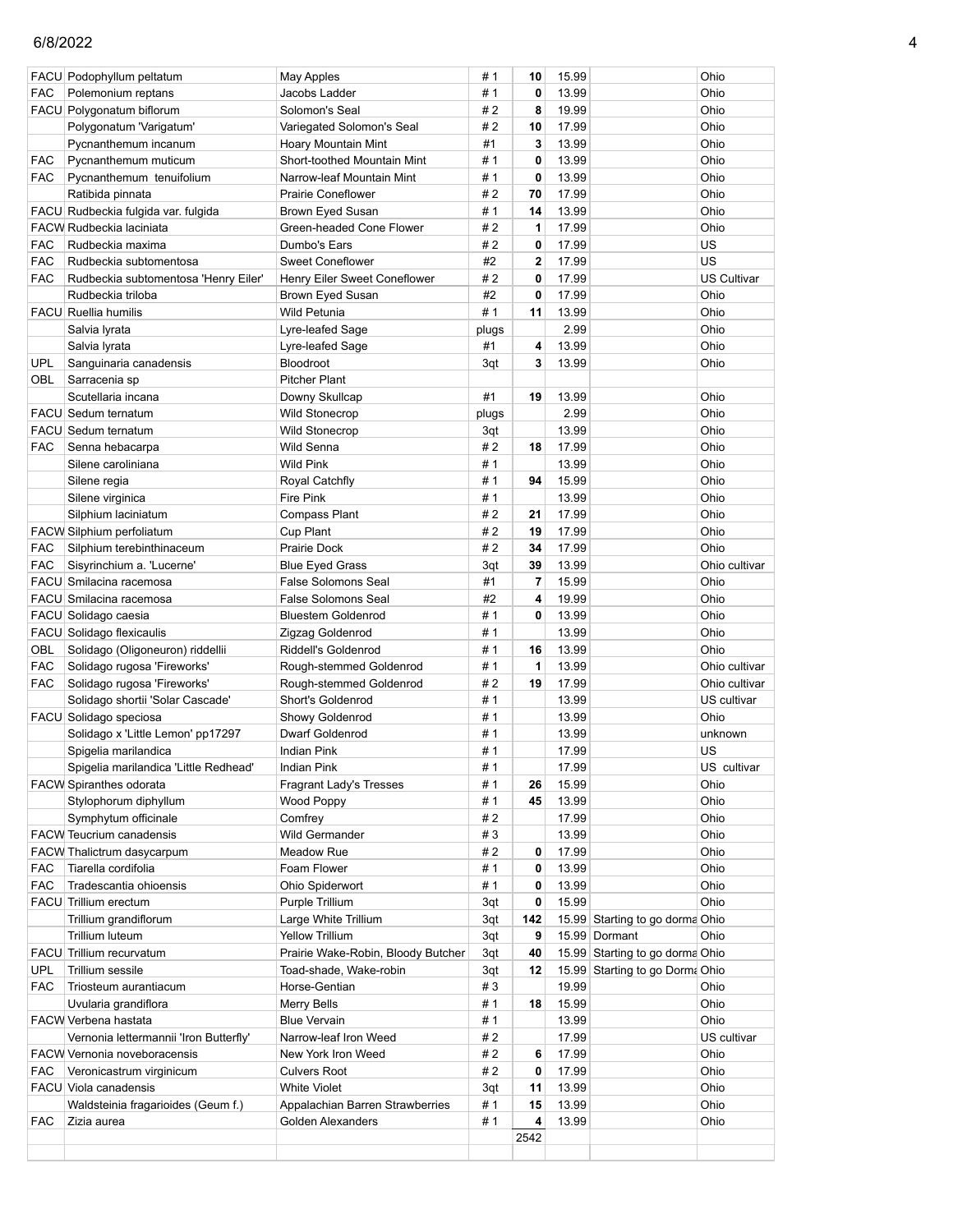|            | Shrubs                                       |                                                 |        |                         |              |                         |               |
|------------|----------------------------------------------|-------------------------------------------------|--------|-------------------------|--------------|-------------------------|---------------|
|            | <b>Botanical Name</b>                        | <b>Common Name</b>                              | Size   |                         | Avail retail | <b>Notes</b>            | Native        |
|            | Aesculus parviflora                          | <b>Bottlebrush Buckeye</b>                      | #7     | 12                      | 174.99 30"+  |                         | US            |
|            | FACW Aronia arbutifolia (Photinia pyrifolia) | Red Chokeberry                                  | #3     | 15                      |              | 36.99 18"-24"           | Ohio          |
|            | FACW Aronia melanocarpa                      | <b>Black Chokeberry</b>                         | #3     | 7                       |              | 36.99 Fall '22          | Ohio          |
|            |                                              |                                                 |        |                         |              |                         |               |
|            | FACW Aronia m. 'Viking'                      | <b>Black Chokeberry Viking</b>                  | #3     | 38                      | 36.99 2-3'   |                         | Ohio cultivar |
|            | Buxus x 'Glenco' TM                          | Boxwood Chicagoland Green                       | #3     | 23                      |              | 36.99 12" - 18"         | non native    |
|            | <b>FACU</b> Calycanthus floridus             | Sweet Shrub                                     | #3     | $\mathbf{0}$            | 36.99        |                         | Ohio          |
|            | Ceanothus americanus                         | New Jersey Tea                                  | #3     |                         |              | 36.99 NONE FOR 2022     |               |
|            | Cephalanthus occidentalis                    | Buttonbush                                      | #3     | 45                      | 36.99        |                         | Ohio          |
|            | <b>FACW Clethra 'Hummingbird'</b>            | Summersweet Hummingbird                         | #3     | 6                       |              | 36.99 18-24"            | Ohio cultivar |
|            |                                              |                                                 |        |                         | 36.99 2'-3'  |                         |               |
|            | FACW Clethra 'Ruby Spice'                    | Summersweet Ruby Spice                          | #3     | 7                       |              |                         | Ohio cultivar |
|            | <b>FACW Cornus amomum</b>                    | Silky Dogwood                                   | #3     | 26                      | 36.99 3'-5'  |                         | Ohio          |
| <b>FAC</b> | Cornus drummondi                             | Roughleaf Dogwood                               | #3     | 0                       | 36.99        |                         | Ohio          |
| <b>FAC</b> | Cornus racemosa                              | Gray Dogwood                                    | #3     | 5                       |              | 36.99 18-24"            | Ohio          |
|            | <b>FACW Cornus sericea</b>                   | Redosier Dogwood                                | #3     |                         |              | 36.99 Fall '22          | Ohio          |
|            | FACW Cornus sericea 'Bergeson Compact'       | Dwarf Redosier Dogwood                          | #3     |                         |              | 36.99 12" - 18"         | Ohio cultivar |
|            | FACU Corylus americana                       | American Hazelnut                               | #3     | 1                       | 36.99 2'-3'  |                         | Ohio          |
|            | Diervilla lonicera                           | Native Bush Honeysuckle                         | #3     | 0                       | 36.99        |                         | Ohio          |
|            | FACU Hamemilis virginiana                    | <b>Witch Hazel</b>                              | #3     | 0                       | 36.99        |                         | Ohio          |
|            |                                              |                                                 |        |                         |              |                         |               |
|            | FACU Hydrangea arb. 'Annabelle'              | Annabelle Smooth Hydrangea                      | #3     | 0                       | 36.99        |                         | Ohio cultivar |
|            | FACU Hydrangea arb. 'Annabelle'              | Annabelle Smooth Hydrangea                      | #5     | 0                       | 49.99        |                         | Ohio cultivar |
|            | FACU Hydrangea arb. 'Haas Halo'              | Haas Halo Smooth Hydrangea                      | #3     |                         |              | 36.99 Fall '22          | Ohio cultivar |
| <b>FAC</b> | Hydrangea p. 'Bombshell' ppaf                | Hydrangea 'Bombshell'                           | #3     | 22                      | 36.99 24"    |                         | non native    |
| <b>FAC</b> | Hydrangea p. 'Fire and Ice' ppaf             | Fire and Ice™ Hardy Hydrangea                   | #3     | 35                      | 36.99 2'-3'  |                         | non native    |
|            | Hydrangea q. 'Ruby Slippers'                 | Ruby Slippers Oakleaf Hydrangea                 | #3     | $\mathbf 0$             | 36.99        |                         | US cultivar   |
| FAC        | Hypericum kalmianum 'Gemo'                   | Kalm's St Johns-Wort 'Gemo'                     | #3     | 0                       | 36.99        |                         | Ohio cultivar |
|            | FACW Ilex glabra 'Densa'                     | Inkberry Holly                                  | #3     | 13                      |              | 36.99 12-18"            | Ohio cultivar |
|            |                                              |                                                 | #3     |                         |              |                         |               |
|            | FACW llex glabra 'Shamrock'                  | Inkberry Holly                                  |        |                         |              | 36.99 NONE FOR 2022     | Ohio cultivar |
|            | FACW llex verticillata gender unknown        | <b>Winterberry Holly</b>                        | #3     | $\overline{7}$          | 36.99 4-5'   |                         | Ohio          |
|            | <b>FACW llex verticillata Female</b>         | Winterberry Holly Female                        | #3     | 3                       | 36.99 4-5'   |                         | Ohio          |
|            | <b>FACW llex verticillata Male</b>           | Winterberry Holly Male                          | #3     | 16                      | 36.99 4-5    |                         | Ohio          |
|            | FACW Ilex verticillata 'Jim Dandy'           | Jim Dandy Winterberry Holly                     | #3     | 55                      |              | 36.99 18-24"            | Ohio cultivar |
|            | FACW Ilex verticillata 'Red Sprite'          | Red Sprite Winterberry Holly                    | #3     | 18                      |              | 36.99 12"-18"           | Ohio cultivar |
|            | FACW Ilex verticillata 'Southern Gentleman'  | Southern Gentleman Winterberry Ho               | #3     | 18                      |              | 39.99 24-30"            | Ohio cultivar |
|            | <b>FACW llex verticillata 'Winter Red'</b>   | Winter Red Winterberry Holly                    | #3     | 54                      |              | 39.99 24-30"            | Ohio cultivar |
|            | FACW Itea v. 'Morton'                        | Scarlet Beauty <sup>™</sup> Virginia Sweetspire | #3     | 16                      |              | 36.99 18"-24"           | US cultivar   |
|            | FACU Juniperus chin. 'Blue Point'            |                                                 | #3     | 1                       | 36.99 2-3'   |                         |               |
|            |                                              | Blue Point Chinese Juniper                      |        |                         |              |                         | non native    |
|            | FACU Juniperus v. 'Green Point'              | Green Point Eastern Red Cedar                   | #3     | 26                      |              | 36.99 12-18"            | Ohio cultivar |
|            | FACU Juniperus v. 'Grey Owl'                 | Grey Owl Eastern Red Cedar                      | #3     | 15                      |              | 36.99 12-18"            | Ohio cultivar |
|            | FACU Juniperus v. 'Royo'                     | Dwarf Eastern Red Cedar                         | #3     | 23                      | 36.99 6-15"  |                         | Ohio cultivar |
|            | FACW Lindera benzoin NONE FOR 2022           | Spicebush                                       | #3     | N/A                     |              | 36.99 NONE FOR 2022     | Ohio          |
| <b>FAC</b> | Myrica pensylvanica                          | Bayberry                                        | #3     | 0                       | 36.99        |                         | Ohio          |
|            | Paeonia suffruticosa white                   | Tree Peony white                                | #3     |                         | 79.99        |                         |               |
| <b>FAC</b> | Physocarpus opulifolius                      | Ninebark                                        | #3     | $\overline{\mathbf{r}}$ | 36.99        |                         | Ohio          |
| FAC        | Physocarpus o. 'Summer Wine'                 | Summer Wine Ninebark                            | #3     | 20                      |              | 36.99 24-30"            | Ohio cultivar |
| <b>FAC</b> | Physocarpus o. 'Tulad'                       | Lady in Red Ninebark                            | #3     | 0                       | 36.99        |                         | Ohio cultivar |
|            | Rhus aromatica                               |                                                 |        |                         |              | 36.99 Fall '22          |               |
| <b>UPL</b> |                                              | Fragrant Sumac                                  | #3     |                         |              |                         | Ohio          |
| UPL        | Rhus a. 'Gro-low'                            | Gro-low Fragrant Sumac                          | #3     | 20                      |              | 36.99 15" - 30"         | Ohio cultivar |
| UPL        | Rhus copallinum                              | <b>Winged Sumac</b>                             | #3     | 11                      |              | 36.99 3'-4" Bark damage | Ohio          |
|            | Rhus typhina                                 | Staghorn Sumac                                  | #3     |                         |              | 36.99 Fall 2022         | Ohio          |
| OBL        | Rosa palustris                               | Swamp Rose                                      | #2     | 33                      |              | 24.99 18-24"            | Ohio          |
|            | FACU Rosa virginiana                         | Virginia Rose                                   | #2     |                         | 24.99        |                         | Ohio          |
|            | Rubus odoratus                               | Purple Flowering Raspberry                      | #3     | 19                      | 36.99        |                         | Ohio          |
|            | FACW Salix discolor                          | Pussy Willow                                    | #3     | 7                       | 36.99        |                         | Ohio          |
|            |                                              |                                                 |        |                         |              |                         |               |
|            | <b>FACW Sambucus canadensis</b>              | Elderberry                                      | $\# 2$ |                         |              | 24.99 Fall '22          | Ohio          |
|            | <b>FACW Sambucus canadensis</b>              | Elderberry                                      | $\#$ 3 |                         |              | 36.99 Fall '22          | Ohio          |
|            | <b>FACW Spirea tomentosa</b>                 | Steeplebush, Meadowsweet                        | #3     | 22                      |              | 36.99 18-24"            | Ohio          |
|            | FACU Symphoricarpos albus                    | Snowberry                                       | #3     |                         |              | 36.99 Fall '22          | Ohio          |
|            | Symphoricarpos Magical® Treasure             | Coralberry                                      | #3     | 5                       | 36.99 2'-3'  |                         | Ohio cultivar |
|            | FACW Thuja o. 'DeGroot's Spire'              | DeGroot's Spire White Cedar                     | #3     | 35                      |              | 36.99 18-24"            | Ohio cultivar |
|            | FACW Thuja o. 'Hetz Midget'                  | Hetz Midget White Cedar                         | #3     | 32                      |              | 36.99 12-18"            | Ohio cultivar |
|            | FACW Thuja o. 'Holmstrup'                    | Holmstrup White Cedar                           | #3     | 14                      |              | 36.99 18-24"            | Ohio cultivar |
|            |                                              |                                                 |        |                         |              |                         |               |
|            | FACW Thuja o. 'Janed Gold'                   | <b>Highlights White Cedar</b>                   | #3     |                         |              | 36.99 Fall '22          |               |
|            | FACW Thuja o. 'Woodwardii"                   | Woodward White Cedar                            | #3     | 22                      |              | 36.99 18-24"            | Ohio cultivar |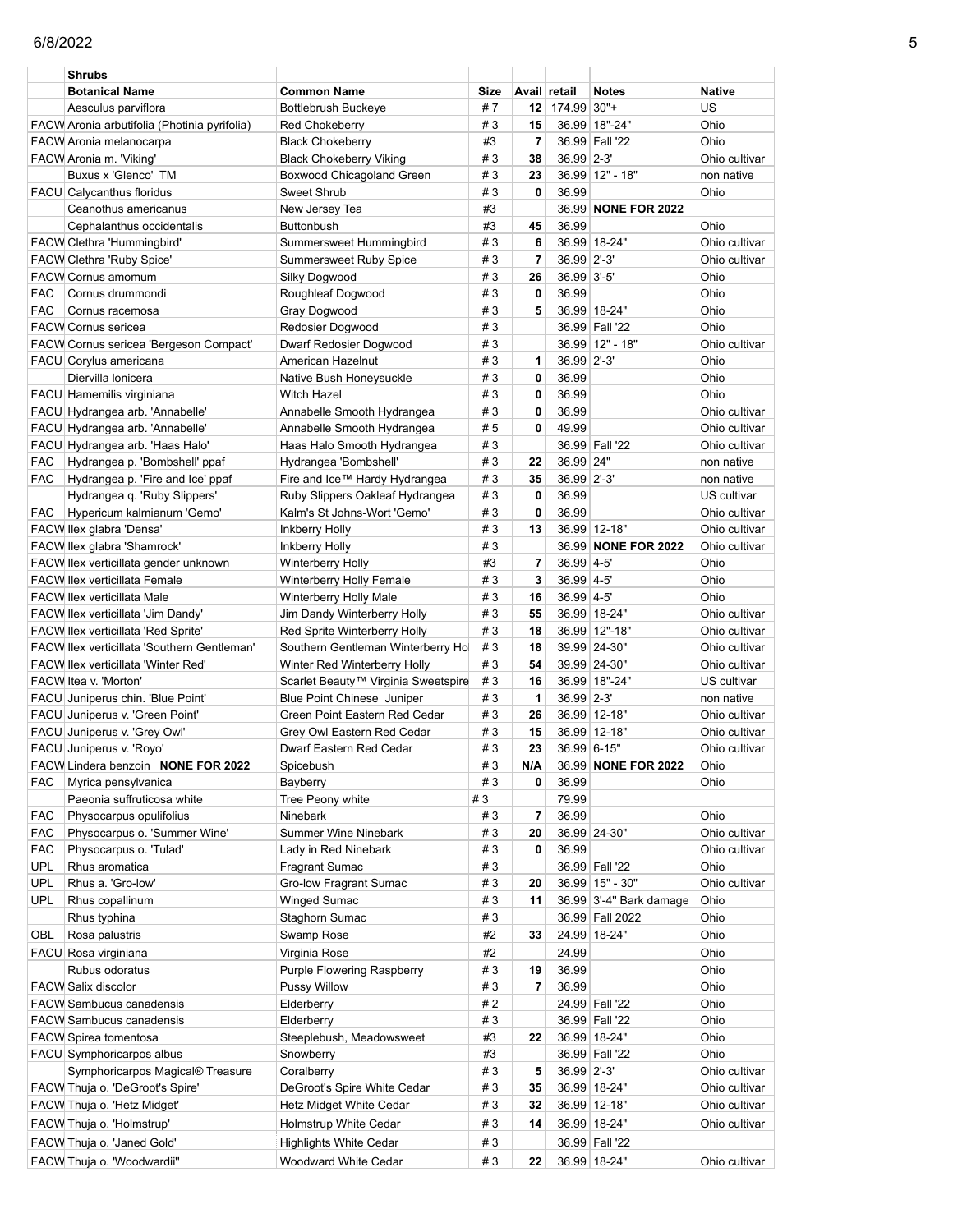| <b>UPL</b> | Viburnum acerifolium                                                    | Mapleleaf Viburnum                              | #2       |              | N/A                 |                                  |                    |
|------------|-------------------------------------------------------------------------|-------------------------------------------------|----------|--------------|---------------------|----------------------------------|--------------------|
| <b>FAC</b> | Viburnum dentatum                                                       | Arrowwood Viburnum                              | #3       | $\mathbf{0}$ |                     | 36.99 18-24"                     | Ohio               |
| <b>FAC</b> | Viburnum dentatum 'Chicago Lustre' TM Chicago Lustre Arrowwood Viburnum |                                                 | #3       | 44           | 36.99 2'-3'         |                                  | Ohio cultivar      |
|            | Viburnum lentago                                                        | Nannyberry Viburnum                             | #3       |              |                     | 36.99 Fall '22                   |                    |
|            | FACU Viburnum prunifolium                                               | <b>Blackhaw Viburnum</b>                        | #2       |              | 24.99 6"            |                                  | Ohio               |
|            | FACU Viburnum prunifolium                                               | <b>Blackhaw Viburnum</b>                        | #3       | 14           | 36.99 2'            |                                  | Ohio               |
|            | <b>FACW Viburnum trilobum</b>                                           | Cranberrybush Viburnum                          | #3       |              |                     | 36.99 Fall '22                   | Ohio               |
|            | FACW Viburnum trilobum 'Redwing' TM                                     | Redwing Cranberrybush Viburnum                  | #5       | 3            | 49.99               |                                  | Ohio cultivar      |
|            |                                                                         |                                                 |          | 815          |                     |                                  |                    |
|            |                                                                         |                                                 |          |              |                     |                                  |                    |
|            | <b>Trees</b>                                                            |                                                 |          |              |                     |                                  |                    |
|            | <b>Botanical Name</b>                                                   | <b>Common Name</b>                              | Size     |              | Avail retail        | <b>Notes</b>                     | <b>Native to</b>   |
|            | Abies balsamea var. phanerolepis                                        | Canaan Fir                                      | #3       |              |                     | 36.99 Winterburn                 | US                 |
| <b>FAC</b> | Acer rubrum *** Sale was \$36.99***                                     | <b>Red Maple</b>                                | #3       | 5            | 25.89 5'-6'         |                                  | Ohio               |
|            | FACU Acer saccharum                                                     | Sugar Maple                                     | #3       | 32           | 36.99 3-4           |                                  | Ohio               |
|            | FACU Aesculus glabra                                                    | Ohio Buckeye                                    | #7<br>#3 |              | 79.99               |                                  | Ohio               |
|            | FACU Aesculus pavia<br>FACU Amelanchier arborea                         | Red Buckeye                                     | #3       | 4            | 39.99<br>36.99 2-3' |                                  | Ohio<br>US         |
| <b>FAC</b> | Amelanchier canadensis                                                  | Downy Serviceberry                              | #3       | 1<br>5       | 36.99 2-3'          |                                  | East US            |
|            | <b>FACU</b> Amelanchier laevis                                          | Shadblow Serviceberry<br>Allegheny Serviceberry | #3ms     | 1            |                     | 36.99 Fall '22                   | Ohio               |
| <b>FAC</b> | Asimina triloba (Delaware Co)                                           | Paw Paw                                         | #1       | 0            | 17.99               |                                  | Ohio               |
| <b>FAC</b> | Asimina triloba (Hocking Co)                                            | Paw Paw                                         | #3       |              | 36.99               |                                  | Ohio               |
| <b>FAC</b> | Betula alleghaniensis                                                   | <b>Yellow Birch</b>                             | #3       |              |                     | 36.99 12 - 18"                   | Ohio               |
|            | FACW Betula nigra                                                       | <b>River Birch</b>                              | #3       |              | 36.99               |                                  | Ohio               |
|            | FACW Betula nigra                                                       | <b>River Birch</b>                              | #5       | 30           | 49.99 4-5'          |                                  | Ohio               |
| <b>FAC</b> | Carpinus caroliniana                                                    | Musclewood, American Hornbeam                   | #3       |              |                     | 36.99 Fall '22                   | Ohio               |
|            | Castanea dentata                                                        | American Chestnut                               | #3       |              |                     | 39.99 Fall '22                   |                    |
|            | FACU Catalpa speciosa                                                   | Catalpa                                         | #3       |              |                     | 36.99 Fall '22                   | Ohio               |
| <b>FAC</b> | Celtis occidentalis                                                     | Common Hackberry                                | #3       |              | 36.99               |                                  | Ohio               |
|            | <b>FACU</b> Cercis canadensis                                           | Redbud                                          | #3       | 14           | 36.99 2-3'          |                                  | Ohio               |
| <b>FAC</b> | Cornus alternifolia                                                     | Pagoda Dogwood                                  | #3       |              | 39.99               |                                  | Ohio               |
|            | FACU Cornus florida                                                     | <b>Flowering Dogwood</b>                        | #3       |              |                     | 39.99 Fall '22                   | Ohio               |
| <b>FAC</b> | Diospyros virginiana                                                    | Persimmon                                       | #3       | $\mathbf{2}$ | 36.99 2'-3'         |                                  | Ohio               |
|            | FACU Fagus grandifolia                                                  | American Beech                                  | #3       |              |                     | 39.99 Fall '22                   | Ohio               |
|            | Gymnocladus dioicus                                                     | Kentucky Coffee Tree                            | #3       | 17           | 36.99 4'-5'         |                                  |                    |
|            | FACU Juglans cinerea                                                    | <b>Butternut</b>                                | #3       |              |                     | 36.99 Fall '22                   | Ohio               |
|            | FACU Juglans nigra                                                      | <b>Black Walnut</b>                             | #3       |              |                     | 36.99 Fall '22                   | Ohio               |
|            | FACU Juniperus virginiana                                               | Eastern Red Cedar                               | # 1      | 0            | 17.99               |                                  | Ohio               |
|            | FACU Juniperus virginiana                                               | Eastern Red Cedar                               | #3       | 3            |                     | 36.99 18-24"                     | Ohio               |
|            | <b>FACW Larix laricina</b>                                              | American Larch, Tamarack                        | #3       |              |                     | 36.99 Fall '22                   | Ohio               |
|            | Liquidambar styraciflua                                                 | Sweetgum                                        | #3       |              | 36.99               |                                  | Ohio               |
|            | FACU Liriodendron tulipifera                                            | <b>Tulip Poplar</b>                             | #5       | 1            |                     | 49.99 Fall '22                   | Ohio               |
|            | Magnolia virginiana 'Sweet Thing'                                       | Sweet Bay Magnolia                              | #3       |              |                     | 39.99 Fall '22                   | <b>US Cultivar</b> |
|            | FACU Morus rubra                                                        | <b>Red Mulberry</b>                             | #3       |              |                     | 36.99 Fall '22                   | Ohio               |
| <b>FAC</b> | Nyssa sylvatica                                                         | <b>Black Tupelo</b>                             | #2       | 1            | 24.99 2'-3'         |                                  | Ohio               |
|            | FACU Ostrya virginiana                                                  | Ironwood, Hophornbeam                           | #3       |              | 36.99               |                                  | Ohio               |
|            | FACU Picea glauca densata                                               | <b>Black Hills Spruce</b>                       | #3       | 4            | 36.99 2'-3'         |                                  | US                 |
|            | <b>FACW Platanus occidentalis</b>                                       | Sycamore                                        | #3       | 0            |                     | 36.99 Fall '22                   | Ohio               |
| <b>UPL</b> | Prunus americana                                                        | American Plum                                   | #3       |              |                     | 36.99 Fall '22                   | Ohio               |
|            | FACU Prunus serotina                                                    | Wild Black Cherry                               | #3       | 0            |                     | 36.99 Fall '22                   | Ohio               |
|            | FACU Prunus virginiana                                                  | <b>Choke Cherry</b>                             | #3       |              |                     | 36.99 Fall '22                   | Ohio               |
|            | FACU Ptelea trifoliata                                                  | Hop Tree                                        | #3       | 0            | 36.99 3'-4'         |                                  | Ohio               |
|            | FACU Quercus alba                                                       | White Oak                                       | #2       |              |                     | 24.99 Fall '22                   | Ohio               |
|            | FACU Quercus alba                                                       | <b>White Oak</b>                                | #5       |              |                     | 49.99 Fall '22                   | Ohio               |
|            | <b>FACW Quercus bicolor</b>                                             | Swamp White Oak                                 | #5       | 11           | 49.99 4'-6'         |                                  | Ohio               |
|            | FACU Quercus imbricaria                                                 | Shingle Oak                                     | #7       |              | 79.99               |                                  | Ohio               |
| <b>FAC</b> | Quercus macrocarpa                                                      | <b>Burr Oak</b>                                 | #5       | 47           | 79.97 4'-6'         |                                  | Ohio               |
| <b>UPL</b> | Quercus marilandica                                                     | Blackjack oak                                   | #3       | 30           |                     | 36.99 12-18"                     | Ohio               |
|            | FACU Quercus muehlenbergii                                              | Chinkapin Oak                                   | #5       | 15           | 49.99               |                                  | Ohio               |
|            | FACU Quercus rubra                                                      | Red Oak                                         | #3       |              | 36.99               |                                  | Ohio               |
|            | <b>FACW Quercus shumardii</b>                                           | Shumard Oak                                     | #3       | 9            | 36.99 3'-4'         |                                  | Ohio               |
| OBL        | Quercus velutina                                                        | <b>Black Oak</b><br><b>Black Willow</b>         | #3<br>#3 |              |                     | 36.99 Fall '22<br>36.99 Fall '22 | Ohio<br>Ohio       |
| OBL        | Salix nigra<br>Taxodium disticum                                        | <b>Bald Cypress</b>                             | #5       |              |                     | 49.99 Fall '22                   | Ohio               |
|            | FACW Thuja occidentalis                                                 | White Cedar                                     | #3       |              | 36.99               |                                  | Ohio               |
|            |                                                                         |                                                 |          |              |                     |                                  |                    |